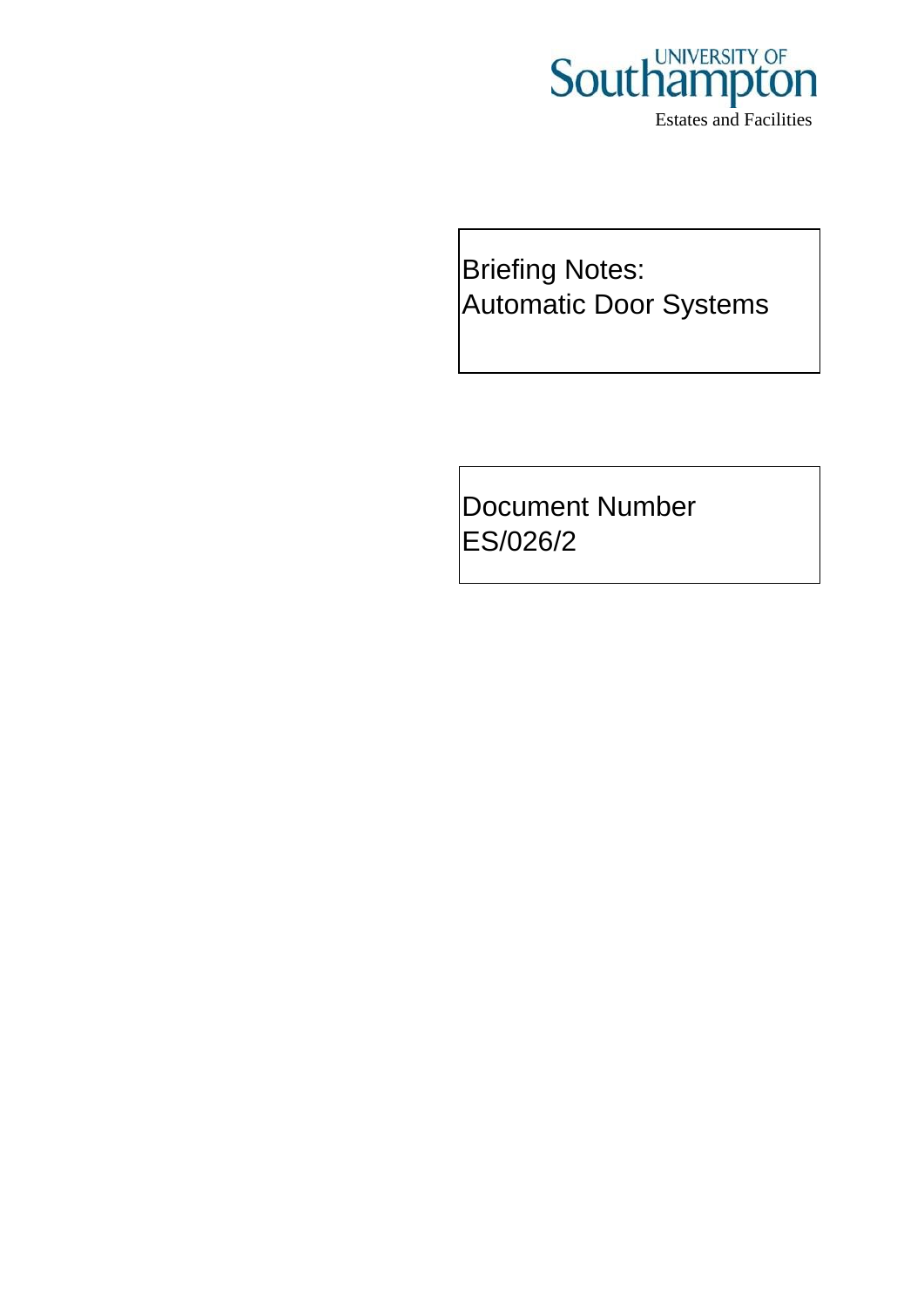# Revision Index.

|                |          | <b>Revised by</b> | <b>Revision made</b> |
|----------------|----------|-------------------|----------------------|
| 0              | 22/07/14 | <b>MWG</b>        | Issued for use       |
| $\mathbf{1}$   | 20/11/17 | <b>MWG</b>        | Updated              |
| $\overline{2}$ | 13/06/17 | <b>MWG</b>        | Updated              |
|                |          |                   |                      |
|                |          |                   |                      |
|                |          |                   |                      |
|                |          |                   |                      |
|                |          |                   |                      |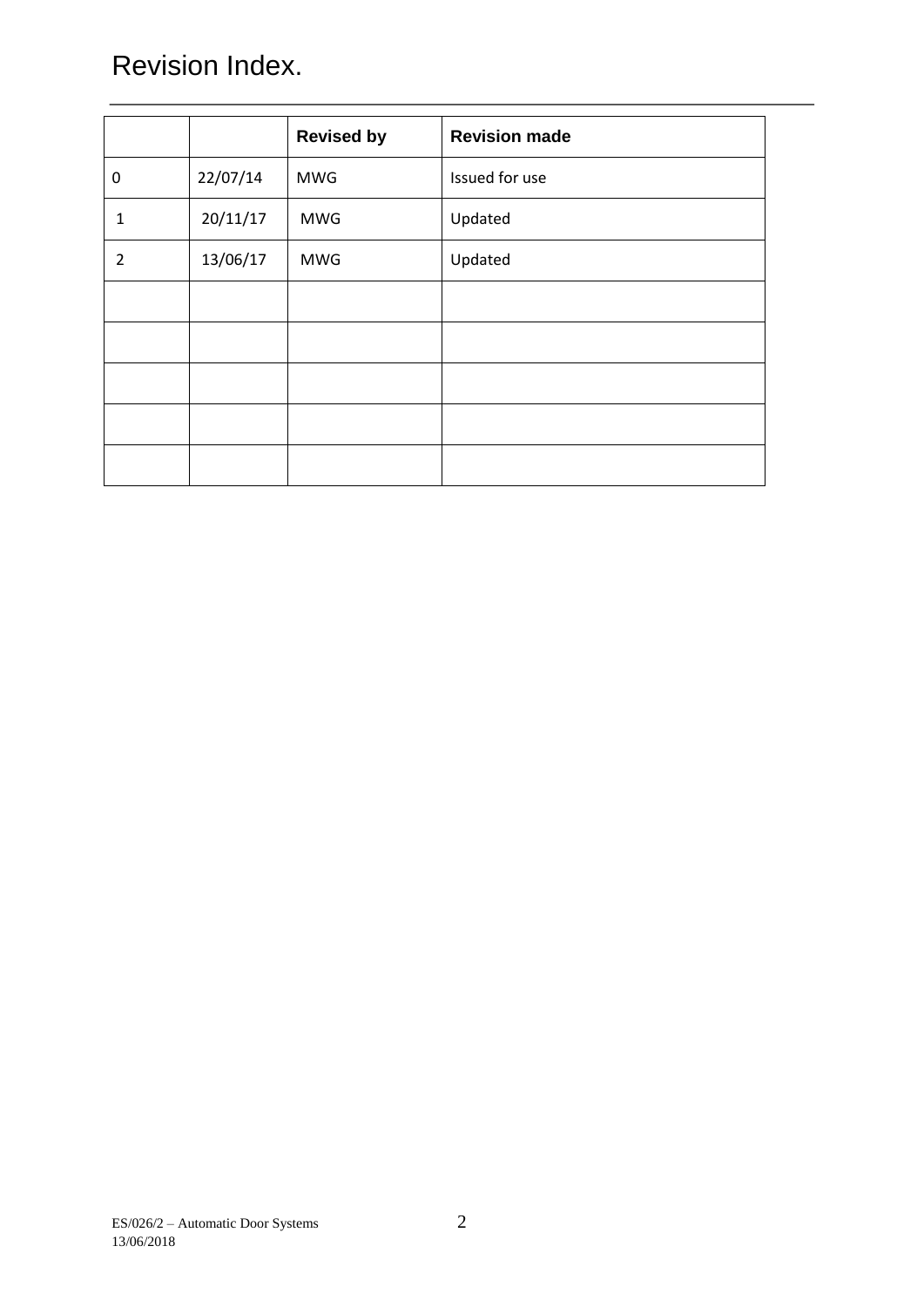# **Automatic Doors.**

The University has a large number of automatic doors which it is required to maintain. In order for the maintenance of this growing number of installations to be simplified the requirements set out below should be followed whenever possible.

If for any reason the designer considers that a requirement cannot be adhered to, it is imperative that a discussion takes place with the Estates and Facilities' team members that will be responsible for maintenance of the installation. All doors must be installed and Maintained to BS7036. BS EN 16005:2012 Incorporating corrigendum November 2013

## **Manufacturers**

In order to keep operative maintenance costs down and limit the number of service level agreements required, doors should only be selected from the following manufacturers:

• DormaKaba Entrance Systems Ltd

The manufactures has a range of options available (sliding, folding, swing, concertina, revolving etc.) and the designer must ensure that the door type is suitable for the purpose required.

### **Size and arrangement of doors**

- Where large openings are planned, designers should aim to limit the size of the automatic doors to standard ranges since the University preference is not for over sized doors due to the inherent maintenance difficulties these can involve.
- Where triple door sets are planned these should normally be of the swing type providing a single door for disabled and/or out of hours card controlled access and egress and double doors for general day time use.
- Draught lobbies should always be considered where automatic doors open into Reception Foyers, particularly with staffed Reception desks. In these cases careful thought will be needed over the spacing and type of door arrangements to prevent through draughts whilst giving unrestricted access and egress.

### **Robust construction**

- Sizes of door stiles, rails and panels should be carefully selected to ensure the rigidity of the door within its opening to prevent forced entry. Doors with large glazed areas and narrow stiles and rails are considered susceptible. Similarly, door arrangements must be selected to counter possible lifting of sliding doors off their running gear to affect a forced entry into a building.
- Consideration should be given to gauge/thickness of metalwork construction to ensure robustness and rigidity with a preference towards industrial/commercial standards.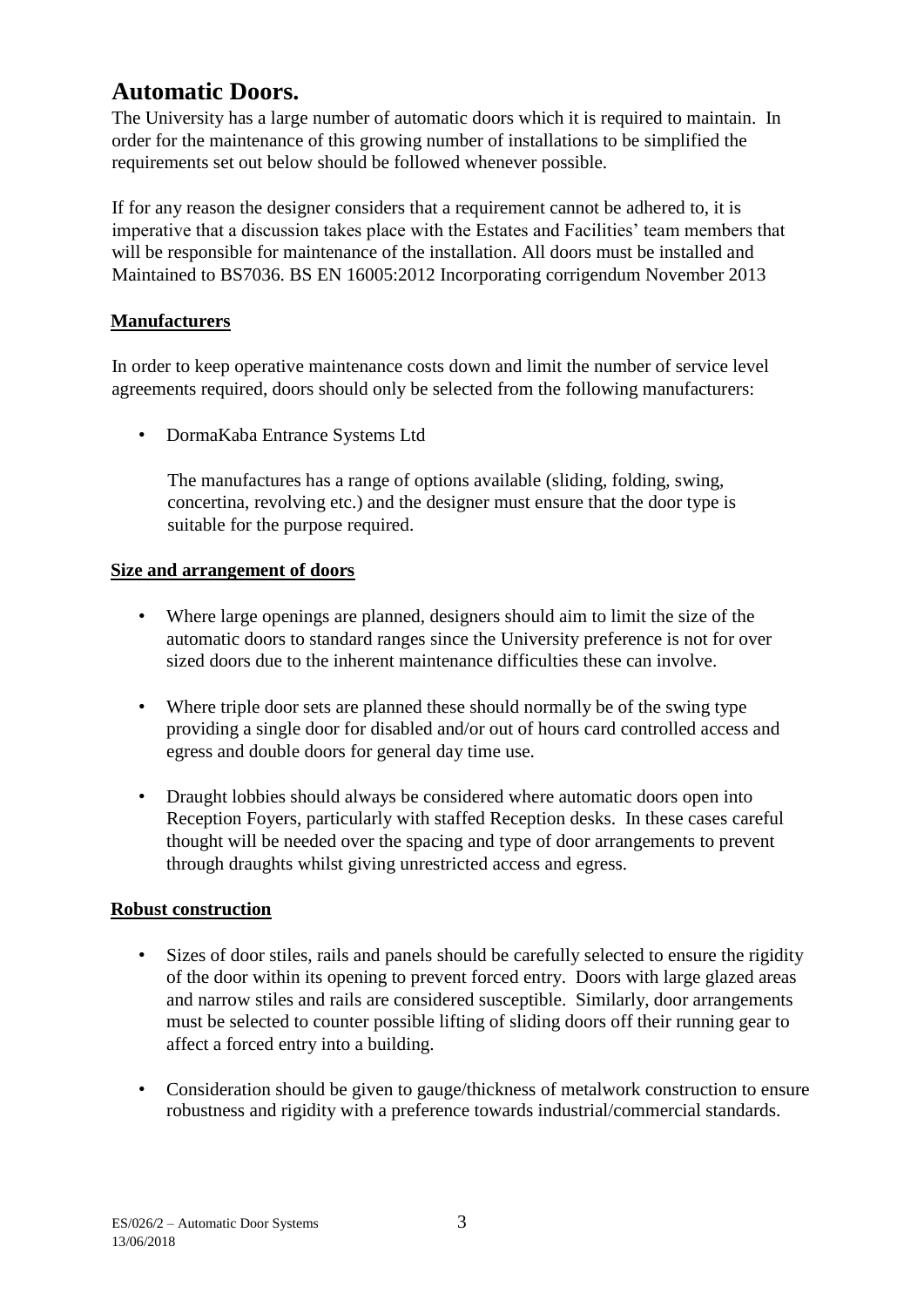• Whenever possible consideration should be given to rebated door construction or use of cover plates over square meeting stiles to deter and prevent forced opening of doors.

## **Glazing and colour**

 $\Box$  Laminated glass is preferred. The colour of glass and framework should be appropriate to the location and the University has no preferences.

# **Safety**

- All external automatic doors, or internal automatic doors on escape routes, must be linked with local fire alarm systems so as to unlock on alarm. Swing doors must unlock and be available to be pushed open. Sliding doors must unlock and power and hold open.
- On a power outage all doors must operate the same as if in a fire condition
- Infra-red detectors must be fitted on all swing doors to detect obstructions in the swing path and halt swing.
- All automatic doors whether fully automatic or assisted automatic should have safety sensors inside and outside.
- All automatic doors fitted with electric locks must have a break glass adjacent to the door.
- All automatic doors that open inwards must have the door stops removed and replaced with a removable door stop in the event of personnel falling against the door and not allowing the door to be opened inwards, the removable door stop can be removed and the door can then be opened outwards.
- Sliding doors must include pocket screens and finger guards, swing doors must include finger guards.
- Approaches to swing doors should incorporate barriers, or other devices, to channel the route to the door and avoid collisions, the barrier size should be no smaller than the opening off the door and be of a height of 900mm for DDA purposes, for swing doors the barriers are to be 'F' Type steel tube with cable highway inside the tube for the provision for access control or DDA compliance.
- Glazed areas should have manifestations applied.
- Areas immediately inside and outside automatic doors should be level and wide enough to enable wheelchairs and trolleys to wait as doors open.

# **DDA**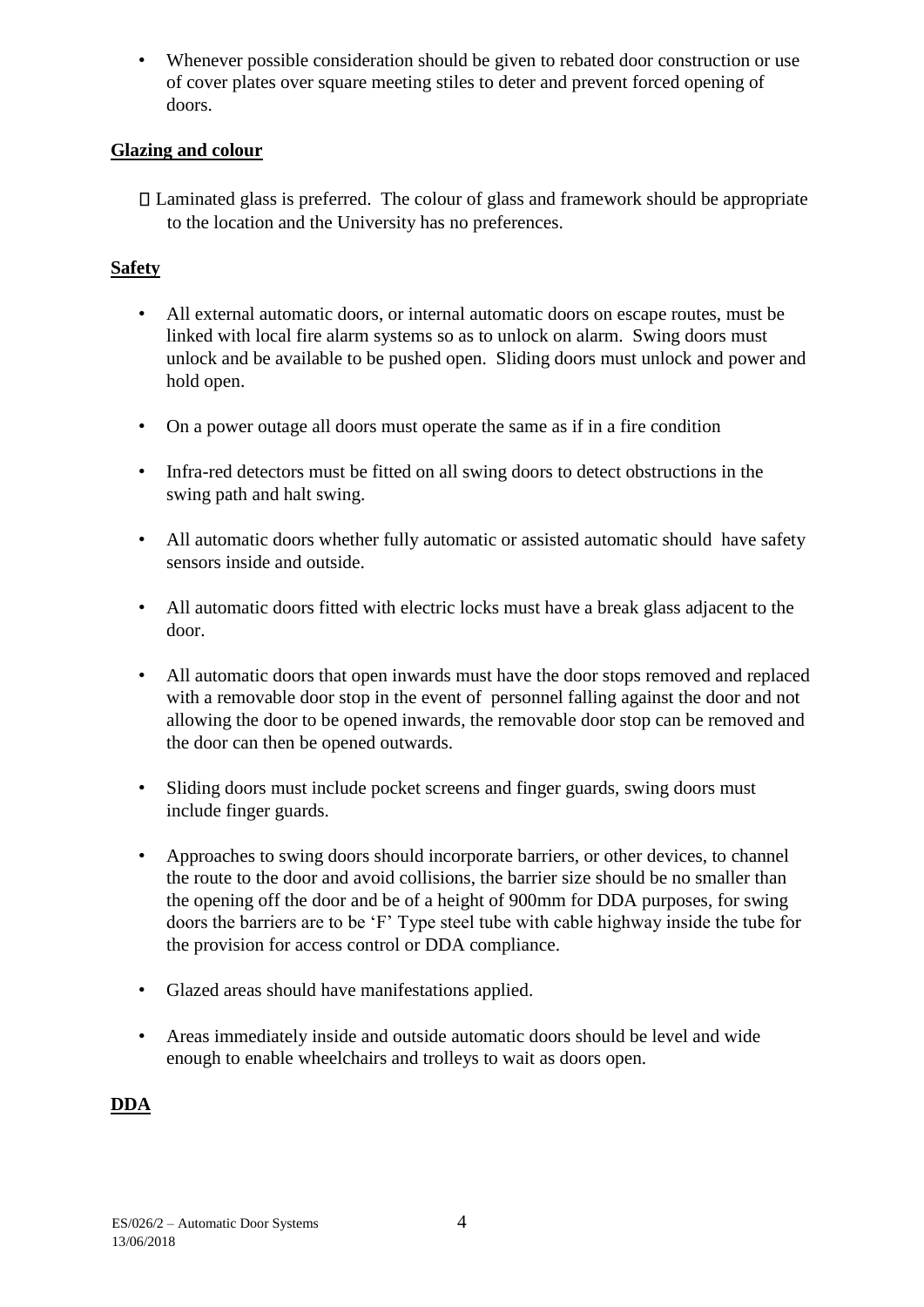All user operational equipment (push pads, card readers, emergency break glass units etc.) are to be suitably located to meet all DDA requirements.

# **Security**

- Locks should be provided at the mid point of meeting stiles of sliding doors (claw lock) and at mid point of closing stiles on swing doors (dead bolt). These will be used in emergency situations only when all powered systems have failed. Locks should be designed to accept a half Euro cylinder to the external face of the door. University will supply a mastered cylinder.
- If frameless, glazed doors are proposed, the position and type of locks must be discussed before design proposals are signed off.
- During night mode, all automatic doors must be closed and automatically locked by a physical device i.e. not held shut by drive belt tension alone. This device must be able to respond to signals from fire alarm relays, emergency break glasses and card readers.
- A single "night lock" should be provided adjacent to the door set to allow Security personnel access as required. Automatic doors may be fitted with card entry systems and access from outside may be required to re-set internal control switches. The "night lock" should comprise a flush mounted switch controlled by a half Euro cylinder, to be provided by the University. Surface mounted devices should be avoided.
- Doors should be provided with a local internal control switch to determine operating mode (open, closed, out only, half open). Where switch is accessible to general public it should be key operated to provide anti tamper operation.
- All keys should be handed to University Security Services at handover.

# **G4S Fire & Security Access Control for Automatic Doors.**

• The G4S Access Control System will provide 2 relays adjacent to the door set to provide:

> Signal to switch from normal day mode to night mode. Signal to open door from a valid card read when in the night mode.

(Relays provide volt-free change-over contacts and operation can be maintained or pulsed).

• Door locked status to be provided from the door manufacturer's equipment in the form of a switch contact for use by G4S, with the connection point wired adjacent to the G4S signal relays. The status switch must be voltage-free and N.C. when doors are closed and locked.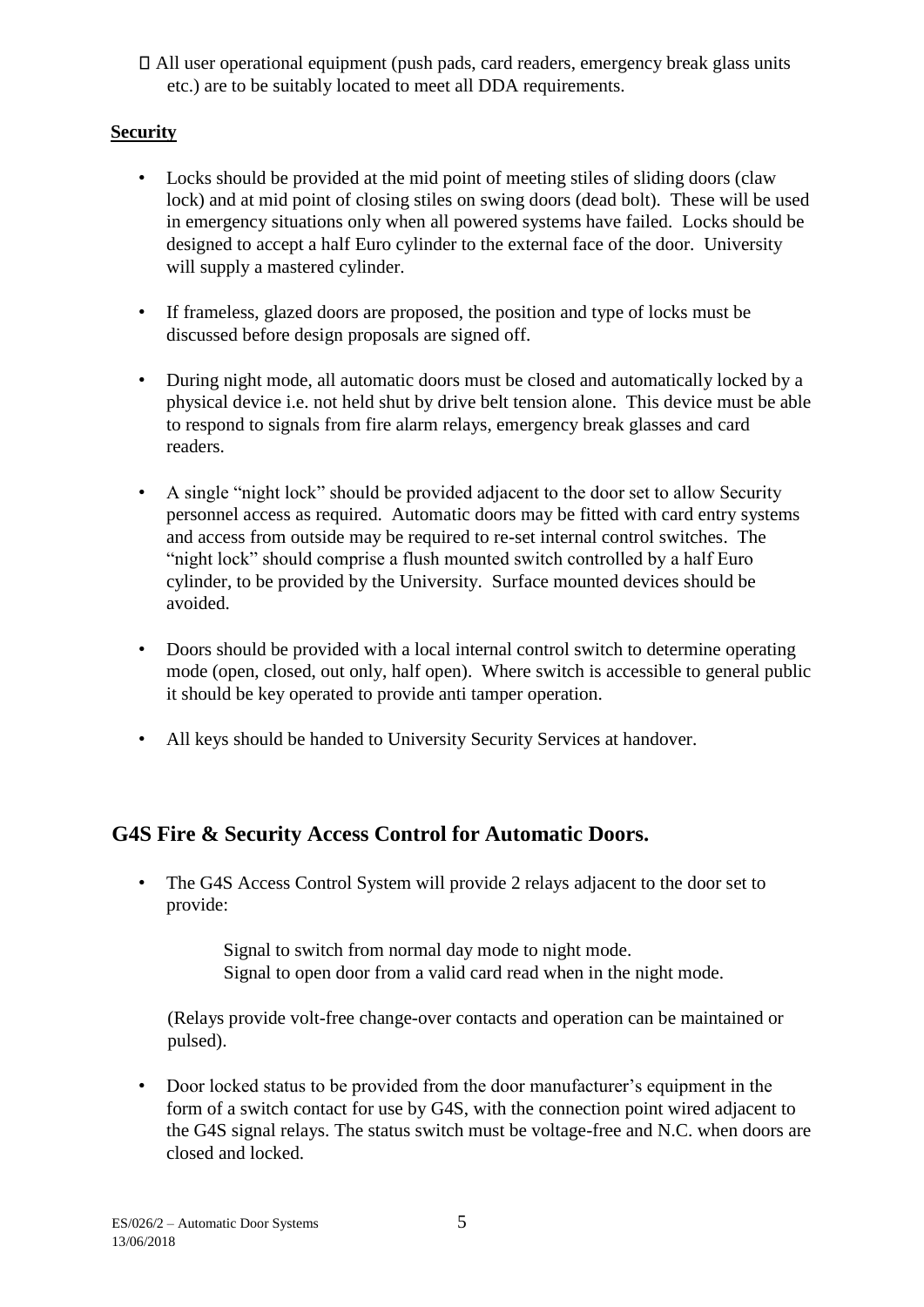- Doors should be arranged to lock when in the closed position, preferably at all times, but essentially when in night mode.
- Local emergency break-glass units provided by the manufacturer, or Group 4, must unlock doors for egress when activated. On activation, 'swing' type doors to be capable of being simply pushed opened manually, 'sliding' types to motor open on their emergency batteries. NB. Swing types may also be required to power open for compliance with DDA.
- Break-glass connections MUST act on the door locks directly in the case of swing and sliding doors, the latter MUST also drive to the open position.
- It is preferred that no electronic processing is used via the door controllers for the above actions.
- Activation of the break-glass must also present an alarm signal to the G4S system. This will be a voltage free, normally closed contact, opening on alarm condition, with the connection point wired adjacent to the G4S signal relays.

## **G4S relay, 1 Day/Night**

- The G4S Access Control system, via a scheduled time command, will change the state of, or pulse relay 1.
- Relay 1 will be de-energised during day mode and energised during night mode for change state mode or, pulse at the start and the end of the scheduled time command, manufacturer to state the pulse duration time required.
- Day mode to place the automatic door sets to operate under their own radar detectors and all other associated control devices i.e. push pads.
- Night mode to ignore all normal day mode sensing devices and the doors must only open for personnel access/egress on receipt of a signal from the G4S relay 2.

### **G4S relay 2, valid card read**

- During the night mode, as set by relay 1, a valid card read will energise relay 2 for a period of 5 seconds.
- Relay 2 will be normally de-energised, energising for 5 seconds only after receipt of a valid card read.
- Valid card read to unlock and open the door set for personnel entry/egress. Note: This can be left active during day mode as it is unnecessary to block when the local radar units are active.

#### **Notes:**

• Emergency break-glass units and fire alarm interlocks to be active at all times.